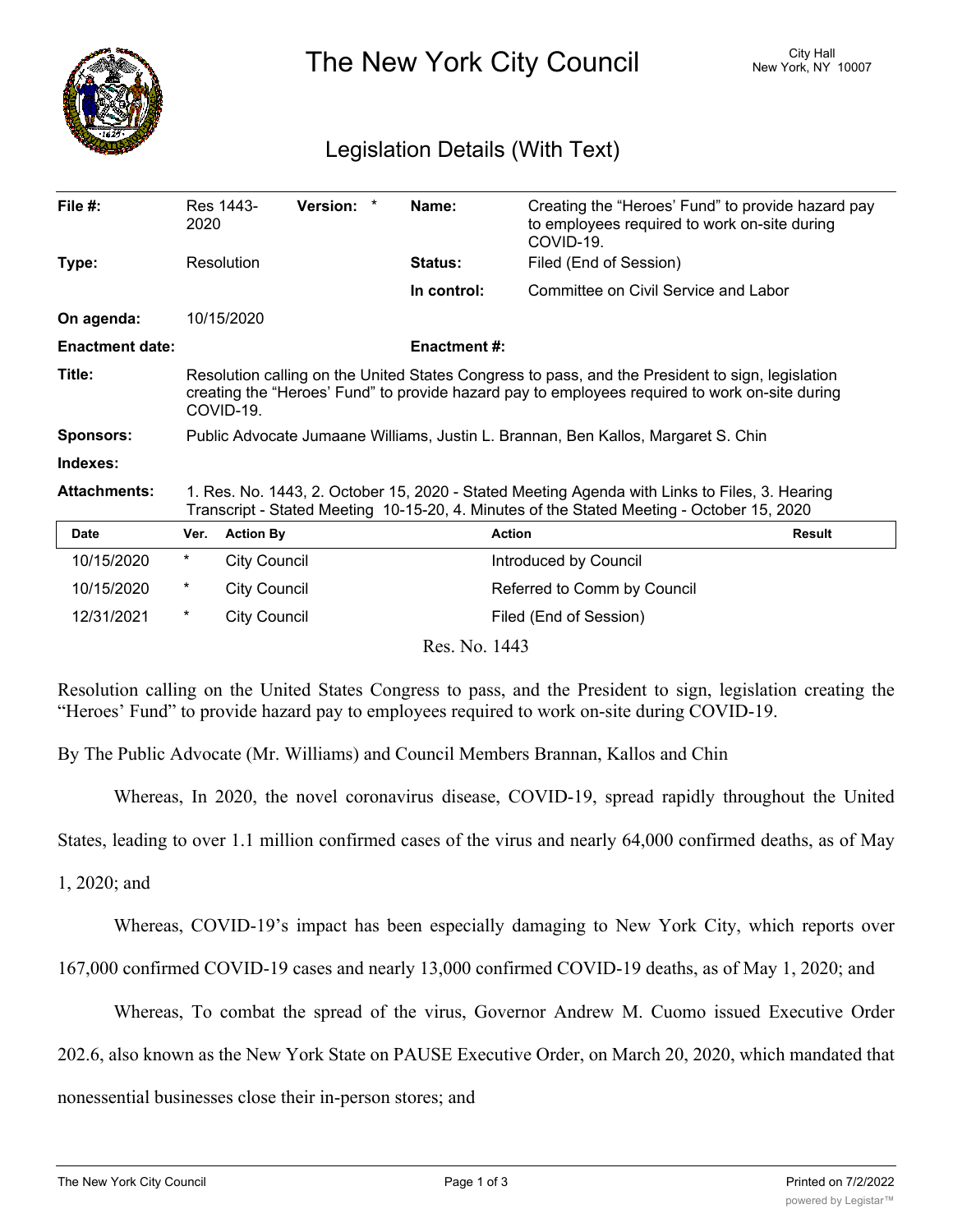## **File #:** Res 1443-2020, **Version:** \*

Whereas, Executive Order 202.6 also outlined twelve categories of business that are designated as essential and are not subject to the in-person restriction, including essential health care, infrastructure, manufacturing, services, and retail; and

Whereas, Many workers in these industries, who are also referred to as essential workers, are still required to work on-site during the COVID-19 pandemic, and face heightened exposure to the virus as a result; and

Whereas, An April 8, 2020 report by the Fiscal Policy Institute (FPI) found that New York City has roughly one million essential workers; and

Whereas, Essential workers are disproportionately likely to be low-income, as the same FPI report also found that 24% of essential workers in New York City have a family income below 200% of the federal poverty level; and

Whereas, Hazard pay refers to extra payment for working under dangerous conditions; and

Whereas, The April 2020 COVID-19 Employer Response Survey, administered by the global human resources association WorldatWork, surveyed over 1500 employers and found that 70% did not plan to offer hazard pay or financial incentives of any kind to its workers; and

Whereas, In March 2020, the United States Congress passed a series of relief packages designed to provide worker benefits and economic stimulus in the midst of the pandemic; and

Whereas, On April 7, 2020, Senate Democrats proposed including a "Heroes' Fund" in the next coronavirus relief package, which would be used to offer a \$25,000 pay increase to all essential frontline workers during the COVID-19 pandemic; and

Whereas, Granting hazard pay to essential frontline workers during the COVID-19 pandemic would compensate these workers for the heightened levels of risk they face, and would also grant these workers additional financial security during this crisis; and

Whereas, Provision of these funds by the federal government would alleviate any potential financial